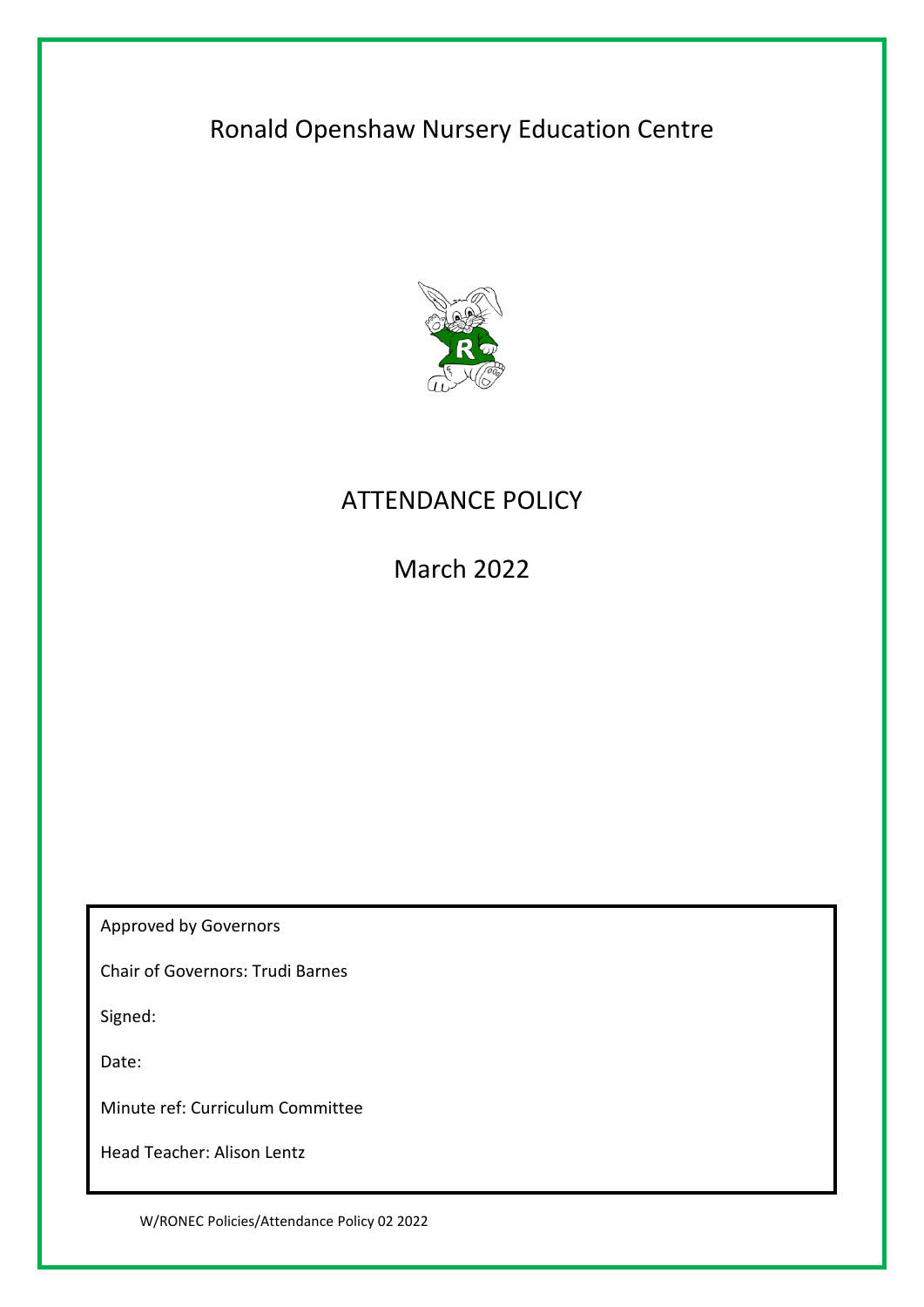### **Introduction**

Regular attendance to the school / setting is extremely important. Research has shown that regular good attendance is closely linked to improved outcomes for children. OFSTED recommend this should be 98% at least.

Non-attendance has been shown to be habitual and the earlier good habits are embedded the better.

Unfortunately, the Covid 19 Pandemic (2020-21) has resulted in partial closures and parents opting to keep their children safe at home. In light of this staff have developed an alternative learning opportunity comprising: itslearning platform, group Zoom calls and home learning packs designed to meet the individual needs of learners. If parents inform us they will be taking up these activities this will be regarded as active engagement and places will be kept open for those children for when they choose to return to nursery.

### **Aims and objectives**

The aim of this policy is to set out the procedures we follow in the event of a child being absent from our school.

The objective of this policy is for all staff and parents / carers to understand the importance of regular attendance.

### **Attendance**

Attendance data is monitored at the end of every half term.

Those children with 100% attendance will receive an Attendance Certificate/Medal to celebrate this excellent achievement.

#### **Non-Attendance**

When a child is absent from our setting for any reason, parents are requested to call by 9.30am (morning children) or 1.00pm (afternoon children) to let us know as soon as possible. We then record on the attendance register when and why the child is absent (e.g. sickness, holiday, isolating)

If we have not heard from parents / carers by 9.30am or 1.00pm we will contact parents / carers, using the contact details and emergency contacts we have been provided with, to try and establish why their child is absent.

If we are concerned about the welfare of a child, we reserve the right to contact social services.

Where fees are payable, these remain due during periods of absence, unless alternative arrangements have been agreed.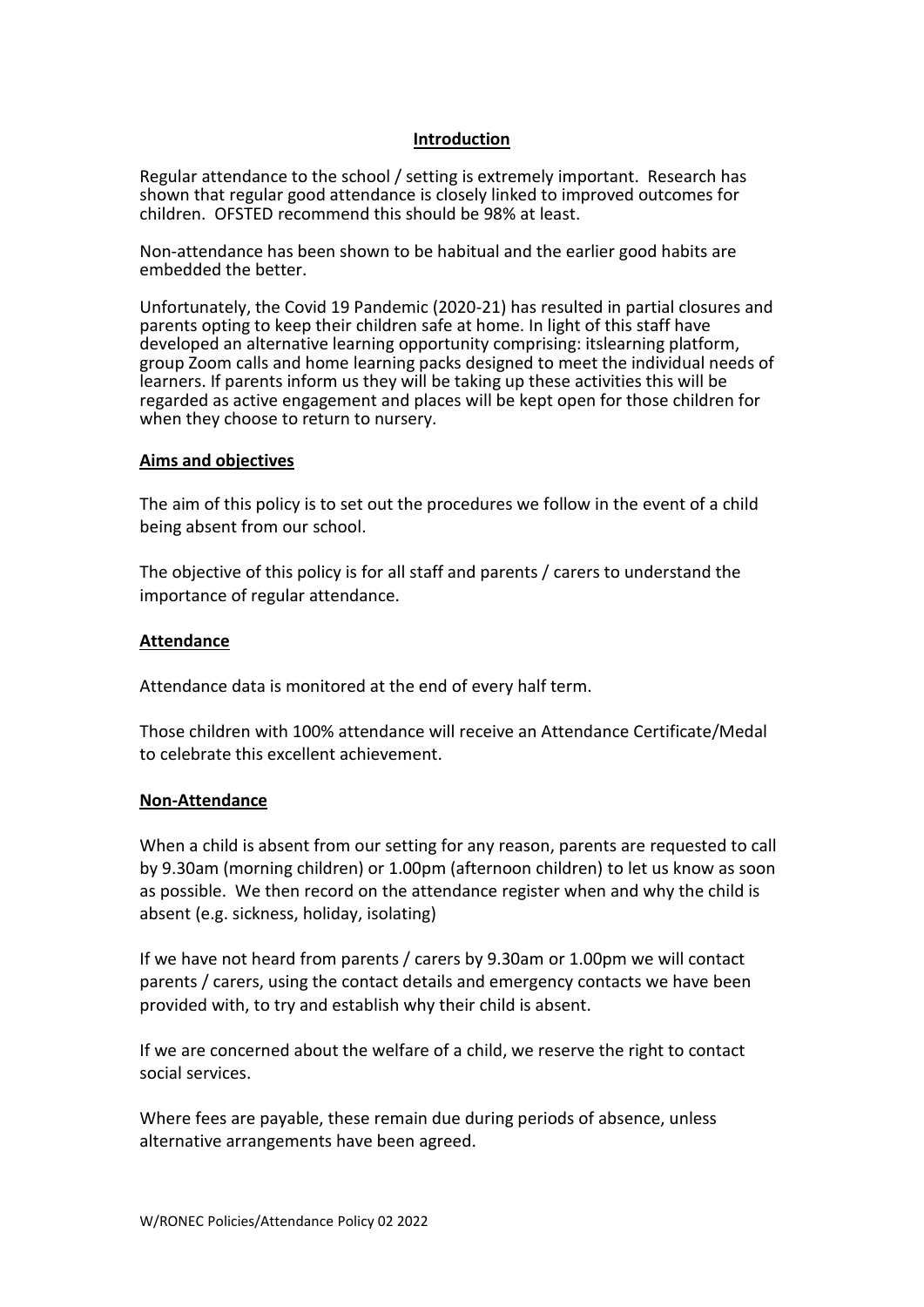We encourage good attendance and strongly advise that parents / carers do not take their children on holiday during term time.

If a holiday is planned during term time parents / carers must request us to approve leave of absence for their child.

Parents / carers must advise us in advance if their child will be absent for example, if they are having an operation, so we can record this on our register.

Attendance data is monitored at the end of every half term:

- All children with less than 85% attendance will be subject to further monitoring and, of these, parents of children with any `unauthorised absences' will be given letter 1 and invited to account for this
- Failure to respond to letter 1 within 4 weeks will result in letter 2 being issued
- In the unlikely event that there is still no response by the end of the term letter 3 will be issued and the place withdrawn.

## Appeals

It is hoped that, in most cases, the open dialogue between staff and parents will resolve attendance issues satisfactorily.

The issuing of letters 1 & 2 is a strategy to engage parents in dialogue when direct contact has been unsuccessful

In the unlikely event of placement withdrawal parents may appeal against this decision by putting their concerns in writing to the Head Teacher, within 28 days of the date of letter 3.

## Monitoring and review

There will be on-going monitoring of this policy as some aspects may require amending / updating before the review date should there be any incidents which take place relating to it that give cause for concern.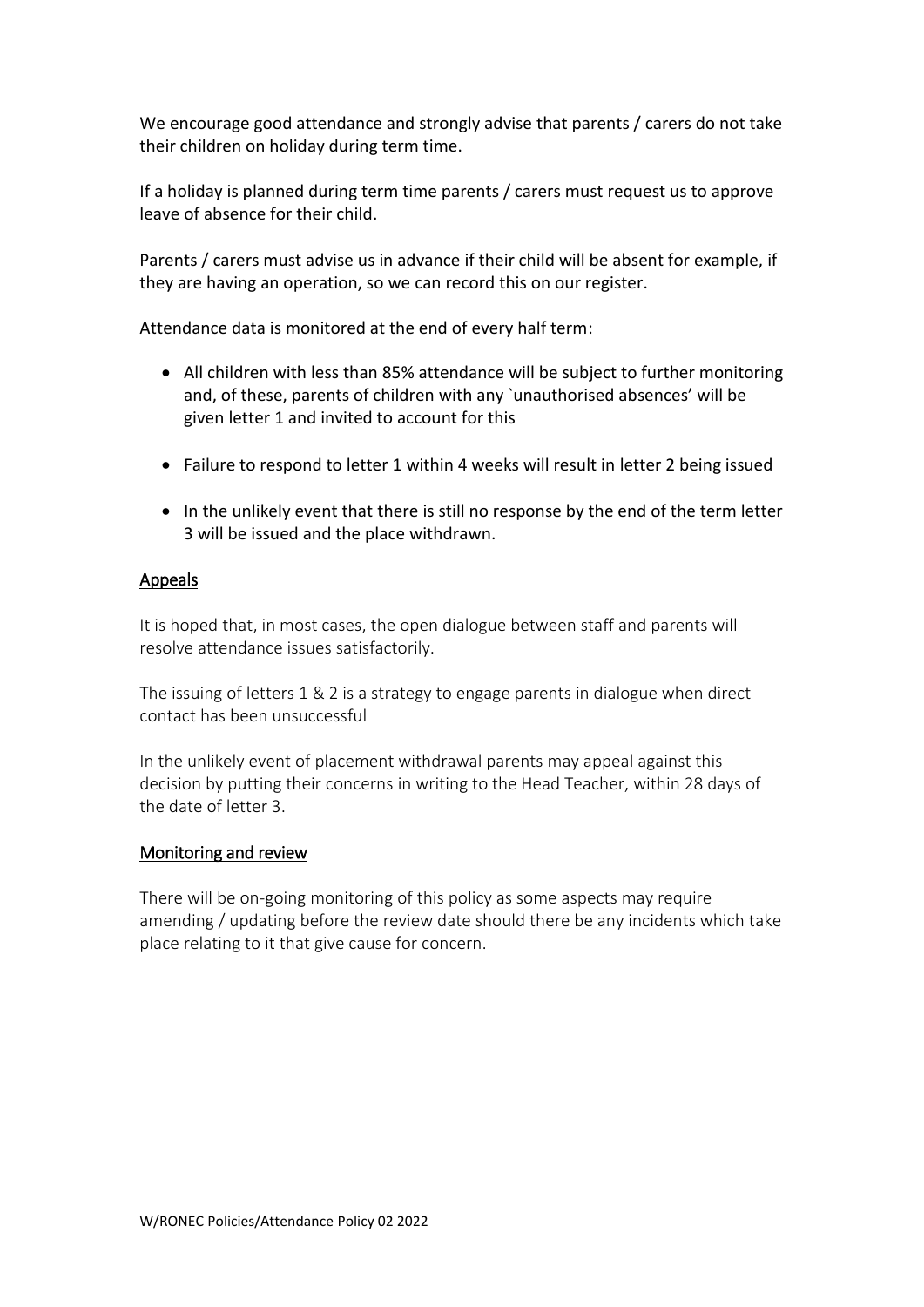# **Appendix 1 - Letter 1:**

Date: ………………

Dear Parent/Carer,

| Child's name | Period of time/Term dates   Attendance percentage |  |
|--------------|---------------------------------------------------|--|
|              |                                                   |  |
|              |                                                   |  |

Just a reminder about the importance of good attendance patterns at nursery:

- OFSTED recommends that 98% attendance is the acceptable level
- Poor attendance has a huge impact on the progress made in the nursery and severely disadvantages children
- Please try to keep absences to a minimum and remember to inform us if your child is unwell
- Any extended absences, for reasons other than sickness, must be agreed in advance with the head teacher

We know you want the very best for your child and that we can count on your support.

Many thanks

Alison V. Lentz Head Teacher